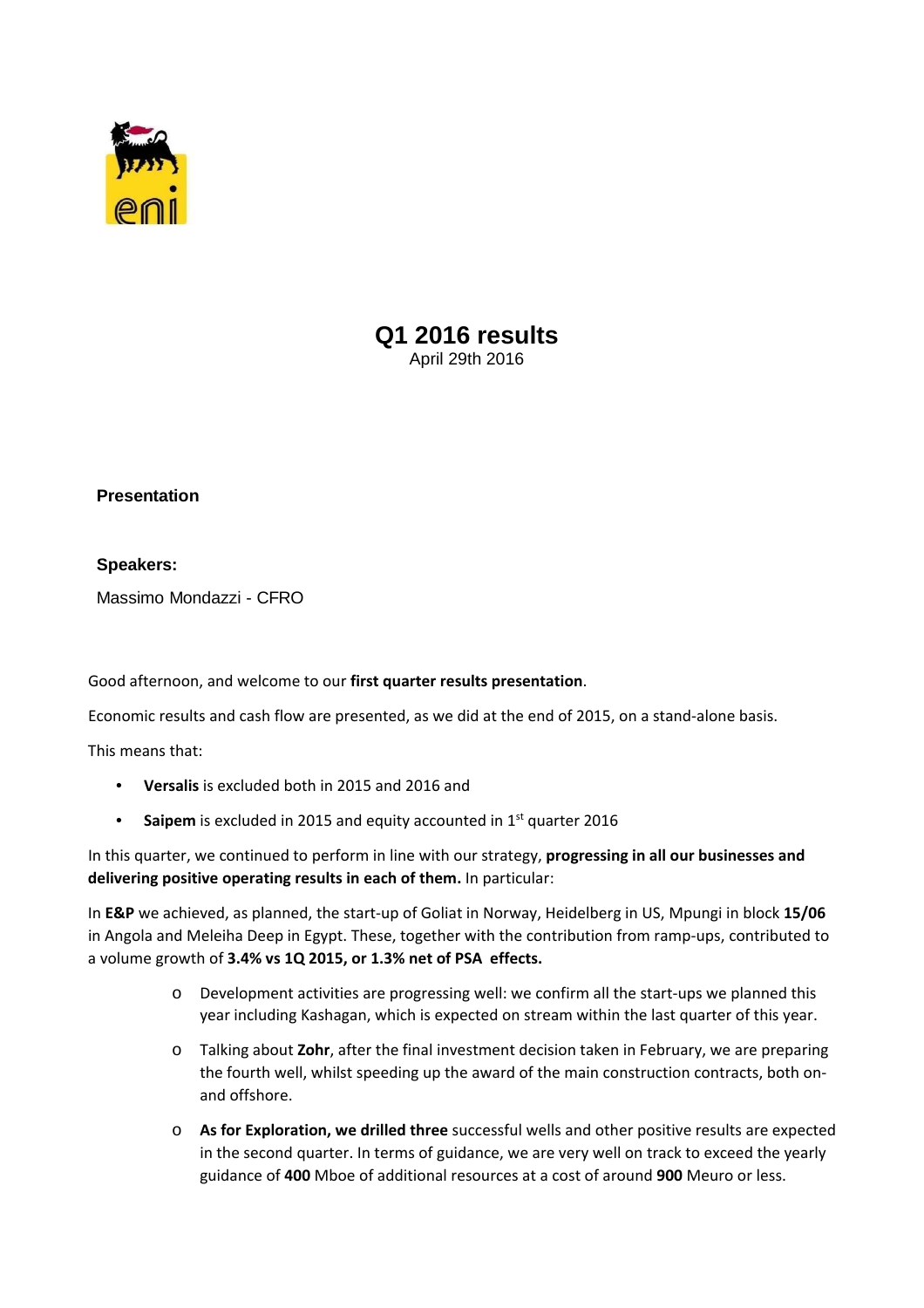**In Mid‐downstream**, all segments were profitable, achieving **around 350 million euro of EBIT thanks to:**

- o In **G&P, a good quarter in a weak scenario, that confirms the turnaround pace of this business that was driven by** the improved competitiveness of our gas contracts and a good result in retail;
- o In **R&M**, good performances in both refining and marketing, the former confirming the expected **2016** breakeven at the margin of **4,5 \$** per barrel .
- o Overall, the **company generated an operating cash flow of 1.3 billion euro, at a very depressed scenario of 34 \$ Brent**, and kept the leverage almost flat to **23%.**

In this quarter, we continued to perform in line with our strategy, **progressing in all our businesses and delivering positive operating results in each of them.** In particular:

In **E&P** we achieved, as planned, the start‐up of Goliat in Norway, Heidelberg in US, Mpungi in block **15/06** in Angola and Meleiha Deep in Egypt. These, together with the contribution from ramp‐ups, contributed to a volume growth of **3.4% vs 1Q 2015, or 1.3% net of PSA effects.**

- o Development activities are progressing well: we confirm all the start‐ups we planned this year including Kashagan, which is expected on stream within the last quarter of this year.
- o Talking about **Zohr**, after the final investment decision taken in February, we are preparing the fourth well, whilst speeding up the award of the main construction contracts, both on‐ and offshore.
- o **As for Exploration, we drilled three** successful wells and other positive results are expected in the second quarter. In terms of guidance, we are very well on track to exceed the yearly guidance of **400** Mboe of additional resources at a cost of around **900** Meuro or less.

**In Mid‐downstream**, all segments were profitable, achieving **around 350 million euro of EBIT thanks to:**

- o In **G&P, a good quarter in a weak scenario, that confirms the turnaround pace of this business that was driven by** the improved competitiveness of our gas contracts and a good result in retail;
- o In **R&M**, good performances in both refining and marketing, the former confirming the expected **2016** breakeven at the margin of **4,5 \$** per barrel .
- o Overall, the **company generated an operating cash flow of 1.3 billion euro, at a very depressed scenario of 34 \$ Brent**, and kept the leverage almost flat to **23%.**

And now a few comments on the quarter's economic and financial results

**Q1's** adjusted operating profit amounted to **472 million euro,** around **1 billion** euro lower than last year. This drop was driven by the negative scenario which accounted for around **1.6 billion** euro, mainly referred to upstream, but partially compensated by our stronger industrial performance that improved by **0.6 billion** euro.

All our businesses recorded **positive adjusted operating profits**, reflecting the progress of our turnaround programs.

In E&P, **Hydrocarbon production** was **1,754 kboe/d**, **3.4%** higher compared to the first quarter of **2015**.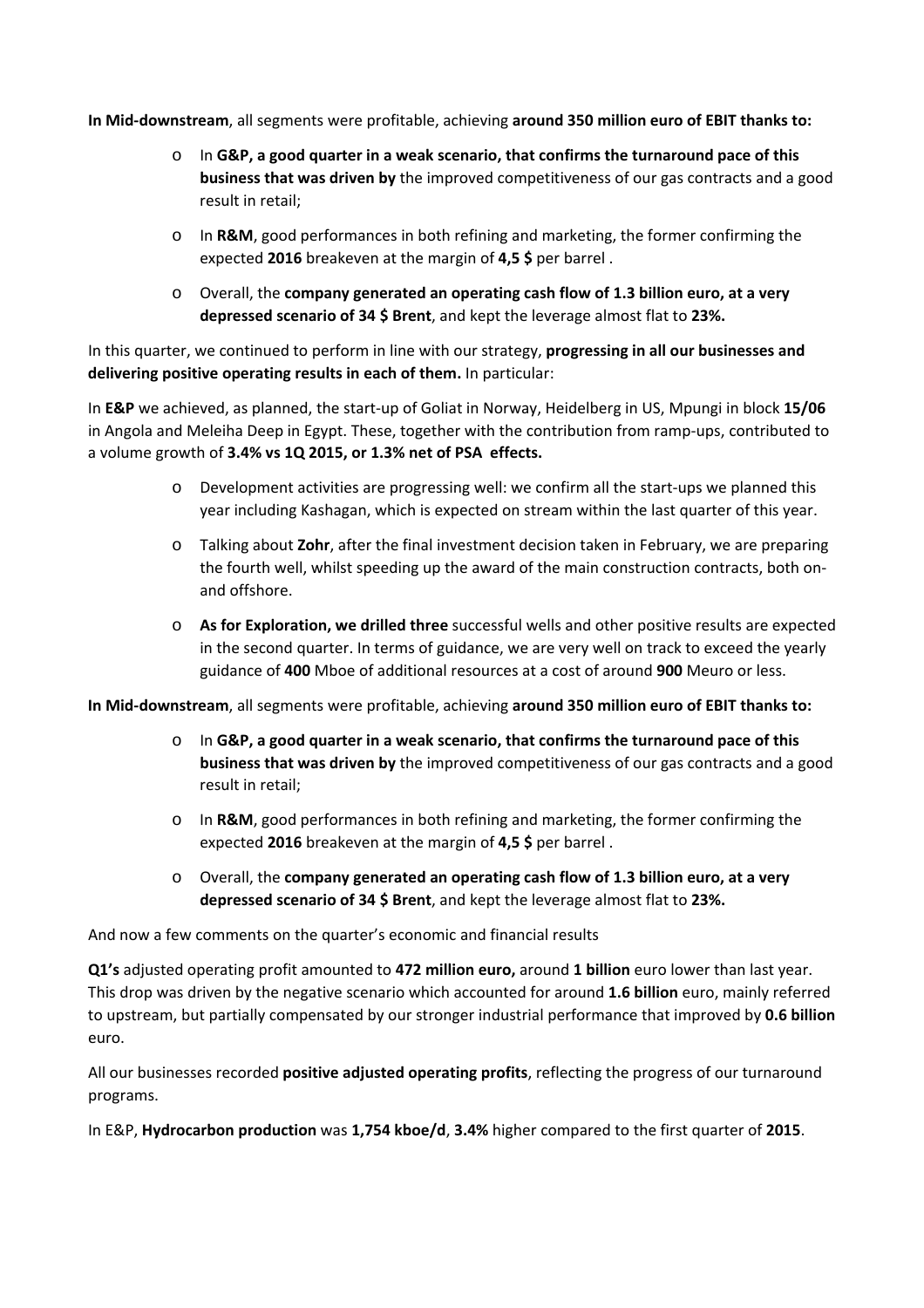Excluding PSA and other minor effects, production increased by **1.3%** mainly thanks to:

- The start‐up of Goliat and
- production ramp‐ups in Angola, Congo, Egypt and Venezuela

**Operating profit** was affected by the decline in oil and gas prices, which accounted for **1.5** billion euro vs **1Q 2015,** but partially counterbalanced by **0.5 bln** euro deriving from **lower** exploration, **DD&A** and **operating** costs.

**2016** production guidance is **substantially confirmed,** even if we assume a Val d'Agri shut down, due to the **current legal investigation***,* **lasting for the full year.**

The negative impact in this hypothesis would be in the range of **50** kboed but it could be **substantially absorbed** by the **production contingency** and by expected better performance in other fields worldwide.

The timing of the legal procedure in Val d'Agri cannot be predicted today.

The **adjusted net loss** amounted to **77** million euro and was penalized by the **already anticipated higher tax rate** paid on positive results in PSAs mixed with some negative results in concessions, which are subject to lower taxation.

### **In G&P, the scenario was depressed:**

- **TTF and PSV** were down both versus **Q4 and Q1** of last year, and the spread between the two hubs narrowed to **50 dollar cents per Mbtu.**
- **Gas demand in Europe** was lower than **Q1 2015** due to a mild winter and high output of renewables in the power sector, particularly in Germany and Spain.

In this scenario, the **adjusted operating profit** amounted to **285 million** euro, almost in line with **Q1 2015** despite the warmer weather and the lower positive non‐recurring items for around **110 million** euro, inclusive of the effect of the Edison arbitration currently under **further** renegotiation.

This improvement has been achieved thanks to the upgrade of our gas portfolio renegotiated so far, lowered logistic costs and trading activities.

In terms of **guidance**, we **confirm** a **positive adjusted ebit** in **2016** thanks also to the retroactive contribution of **GasTerra arbitration**, forecasted by the second quarter this year, **as well as** the structural breakeven from **2017.**

### Turning now **to R&M**

This business, excluding the effects a the significant decrease of the refining margin from **7.6 \$/bbl** (**6.6** after hedging) to **4.2 \$/bbl**, showed an improvement year on year, with an adjusted operating profit of **66** million euro.

### **In particular:**

- **Refining** has benefitted from the ongoing progress on site turnaround, with an adjusted operating result substantially at breakeven. This is notwithstanding a capacity utilization rate which was down **9** percentage points versus first quarter **2015** at **87%.** This was due to higher maintenance activities triggered by the weak scenario, while…
- **…Marketing** has been better than in **1Q 2015,** benefitting from higher retail margins in Italy.